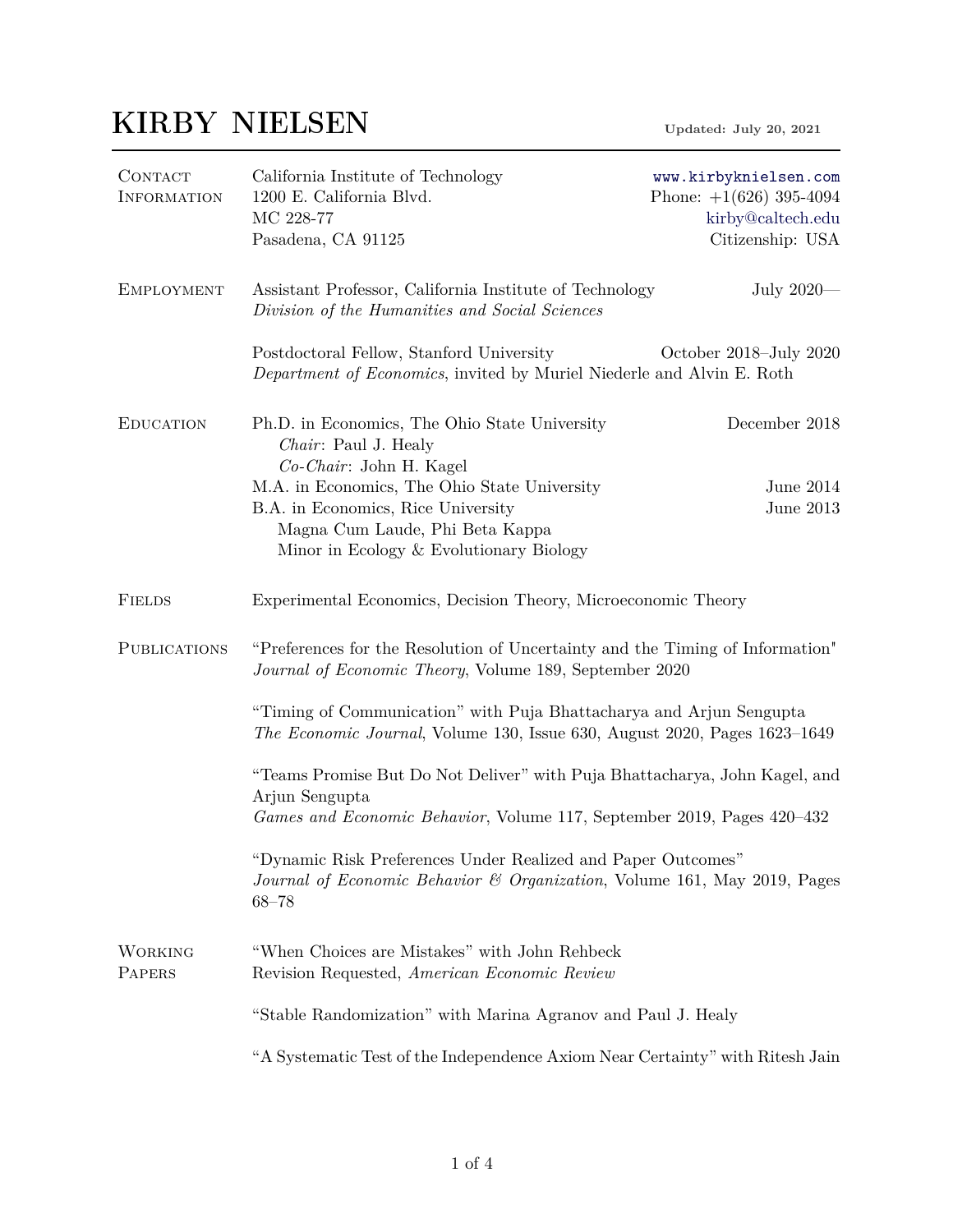| <b>EXTERNAL</b><br>GRANTS &                                                       | National Science Foundation, Collaborative Research with<br>John Rehbeck (\$247,797)                                                                                                                                                                                                                                                                                                                                                                                                                                               | $2021 - 2024$ |  |
|-----------------------------------------------------------------------------------|------------------------------------------------------------------------------------------------------------------------------------------------------------------------------------------------------------------------------------------------------------------------------------------------------------------------------------------------------------------------------------------------------------------------------------------------------------------------------------------------------------------------------------|---------------|--|
| IFREE Small Grant, with Paul J. Healy and John Rehbeck (\$9,600)<br><b>AWARDS</b> |                                                                                                                                                                                                                                                                                                                                                                                                                                                                                                                                    | 2020          |  |
|                                                                                   | Russell Sage Foundation Small Grant in Behavioral Economics,<br>with Ian Chadd and Siri Isaksson (\$8,500)                                                                                                                                                                                                                                                                                                                                                                                                                         |               |  |
|                                                                                   | AER: Insights Excellence in Refereeing Award                                                                                                                                                                                                                                                                                                                                                                                                                                                                                       | 2019          |  |
|                                                                                   | AEJ: Microeconomics Excellence in Refereeing Award                                                                                                                                                                                                                                                                                                                                                                                                                                                                                 | 2020          |  |
| <b>INTERNAL</b>                                                                   | JMCB Grant for Graduate Student Research (\$2,000)                                                                                                                                                                                                                                                                                                                                                                                                                                                                                 | 2018          |  |
| GRANTS &                                                                          | OSU Decision Science Collaborative Top-Rated Abstract (\$500)                                                                                                                                                                                                                                                                                                                                                                                                                                                                      | 2018          |  |
| <b>AWARDS</b>                                                                     | OSU Decision Science Collaborative Research Grant (\$2,813)                                                                                                                                                                                                                                                                                                                                                                                                                                                                        | 2017          |  |
|                                                                                   | L. Edwin Smart Graduate Associate Teaching Award, OSU                                                                                                                                                                                                                                                                                                                                                                                                                                                                              | 2017          |  |
|                                                                                   | 6th Lindau Nobel Laureate Meeting on Economic Sciences                                                                                                                                                                                                                                                                                                                                                                                                                                                                             | 2017          |  |
|                                                                                   | JMCB Grant for Graduate Student Research (\$1,050)                                                                                                                                                                                                                                                                                                                                                                                                                                                                                 | 2016          |  |
|                                                                                   | OSU Decision Science Collaborative Research Grant (\$3,000)                                                                                                                                                                                                                                                                                                                                                                                                                                                                        | 2016          |  |
|                                                                                   | Departmental Citation for Excellence in Teaching, OSU                                                                                                                                                                                                                                                                                                                                                                                                                                                                              | 2016          |  |
|                                                                                   | OSU Decision Science Collaborative Research Grant (\$3,000)                                                                                                                                                                                                                                                                                                                                                                                                                                                                        | 2015          |  |
|                                                                                   | University Fellowship, The Ohio State University                                                                                                                                                                                                                                                                                                                                                                                                                                                                                   | 2013-2014     |  |
|                                                                                   | Century Scholars Program, Rice University                                                                                                                                                                                                                                                                                                                                                                                                                                                                                          | 2009-2011     |  |
|                                                                                   | Trustee Distinguished Scholarship, Rice University                                                                                                                                                                                                                                                                                                                                                                                                                                                                                 | 2009-2013     |  |
| <b>SEMINARS</b>                                                                   | Brown University, University of Oxford, Queen's University, University of Arizona,<br>Monash University, Harvard University, UT Dallas, New York University<br>2020: Cornell, University of Pittsburgh, University of Chicago and Berkeley<br>Behavioral Economics Workshop, Georgetown, University of Connecticut, Caltech,<br>Helsinki Graduate School of Economics, Simon Fraser University, University of<br>Michigan, University of Pennsylvania, University of Essex, UC Santa Barbara,<br>University of Southern California |               |  |
|                                                                                   | 2019: Caltech, Graduate Behavioral Economics Class at Wharton, UC Berkeley,<br>UC Davis, University of Arkansas, Harvard Business School                                                                                                                                                                                                                                                                                                                                                                                           |               |  |
|                                                                                   | 2018: UCSD Rady School of Management, Graduate Experimental Economics<br>Class at New York University, Stanford University                                                                                                                                                                                                                                                                                                                                                                                                         |               |  |
| <b>CONFERENCE</b><br>PRESENTATIONS                                                | 2021 (some scheduled): Economic Science Association North American Meeting,<br>Southern Economic Association Annual Meeting                                                                                                                                                                                                                                                                                                                                                                                                        |               |  |
|                                                                                   | 2020: Economic Science Association Junior Faculty Webinar; Workshop in<br>Experiments, Revealed Preferences, and Decisions; Symposium on the Analysis<br>of Revealed Preference; Australia New Zealand Workshop in Experimental Economics;<br>Southern Economic Association Annual Meeting                                                                                                                                                                                                                                         |               |  |
|                                                                                   | 2019: Midwest Economic Association Annual Meeting; Society for the Advancement                                                                                                                                                                                                                                                                                                                                                                                                                                                     |               |  |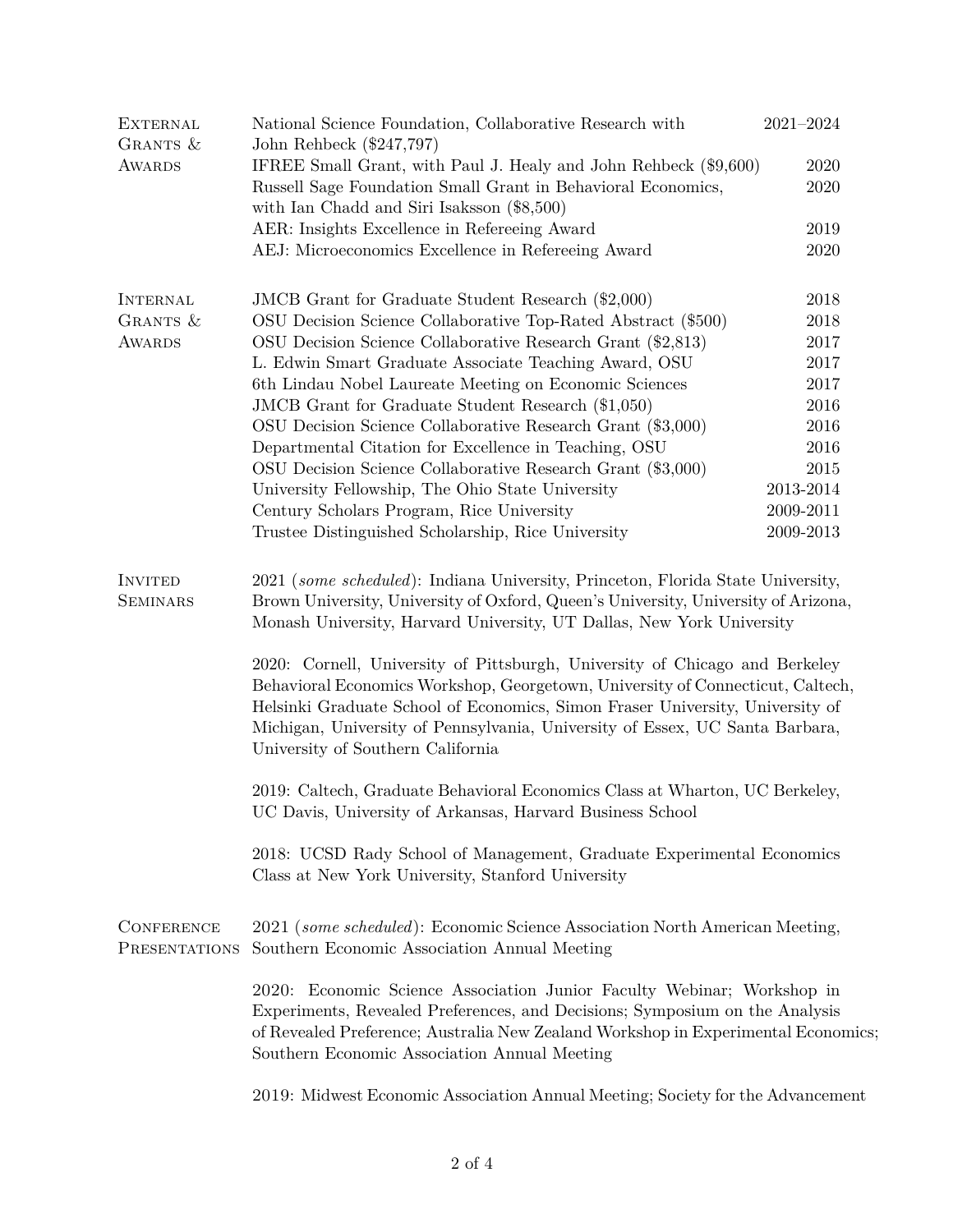|                                      | of Economic Theory; Stony Brook International Conference on Game Theory;<br>Early Career Behavioral Economics Conference; Economic Science Association<br>North American Meeting; Southern Economic Association Annual Meeting                                                                                                                                                                                                                                                                                                                                                                                     |                                      |  |
|--------------------------------------|--------------------------------------------------------------------------------------------------------------------------------------------------------------------------------------------------------------------------------------------------------------------------------------------------------------------------------------------------------------------------------------------------------------------------------------------------------------------------------------------------------------------------------------------------------------------------------------------------------------------|--------------------------------------|--|
|                                      | 2018: Spring School in Behavioral Economics; Midwest Economic Association<br>Annual Meeting; Sixth Annual Bounded Rationality in Choice Conference; Foundations<br>of Utility and Risk; Economic Science Association World Meeting; Stanford<br>Institute for Theoretical Economics; Southern Economic Association Annual<br>Meeting                                                                                                                                                                                                                                                                               |                                      |  |
|                                      | 2017: Midwest Economic Association Annual Meeting; Decision Science Collaborative<br>Spring Research Forum; Economic Science Association World Meeting; Summer<br>School of Econometric Society; 6th Lindau Nobel Laureate Meeting on Economic<br>Sciences; Economic Science Association North American Meeting                                                                                                                                                                                                                                                                                                    |                                      |  |
|                                      | 2016: Economic Science Association North American Meeting                                                                                                                                                                                                                                                                                                                                                                                                                                                                                                                                                          |                                      |  |
| <b>CONFERENCE</b><br>ORGANIZATION    | Co-Organizer, SITE Conference on Experimental Economics, Stanford                                                                                                                                                                                                                                                                                                                                                                                                                                                                                                                                                  | 2019                                 |  |
| <b>WORKSHOP</b><br>PARTICIPATION     | CSWEP CeMENT Workshop<br>Spring School in Behavioral Economics, Rady School of Management<br>6th Lindau Nobel Laureate Meeting on Economic Sciences<br>Summer School of The Econometric Society<br>BIG Ideas Doctoral Workshop, Harvard Business School                                                                                                                                                                                                                                                                                                                                                            | 2021<br>2018<br>2017<br>2017<br>2017 |  |
| PROFESSIONAL<br><b>EXPERIENCE</b>    | Graduate Research Assistant for Professor John Kagel<br>$2016$ -present<br>The Ohio State University                                                                                                                                                                                                                                                                                                                                                                                                                                                                                                               |                                      |  |
|                                      | Research Assistant for Prof. Dr. Ulrich Witt<br>Summer 2011<br>Max Planck Institute of Economics: Evolutionary Economics, Jena, Germany                                                                                                                                                                                                                                                                                                                                                                                                                                                                            |                                      |  |
| REFEREEING                           | American Economic Journal: Microeconomics; American Economic Review;<br>American Economic Review: Insights; Econometrica; Economic Theory; European<br>Economic Review; Experimental Economics; Games; Games and Economic Behavior;<br>Journal of Economic Behavior and Organization; Journal of Economic Theory;<br>Journal of Law, Economics and Organization; Journal of the European Economic<br>Association; Journal of Political Economy; Management Science; National Science<br>Foundation; Proceedings of the National Academy of Sciences; Quarterly Journal<br>of Economics; Review of Economic Studies |                                      |  |
| <b>TEACHING</b><br><b>EXPERIENCE</b> | Division of the Humanities and Social Sciences, Caltech<br>Ec 109 Frontiers in Behavioral Economics (undergraduate)<br>SS 212b Experimental Economics (graduate)                                                                                                                                                                                                                                                                                                                                                                                                                                                   | Winter 2020                          |  |